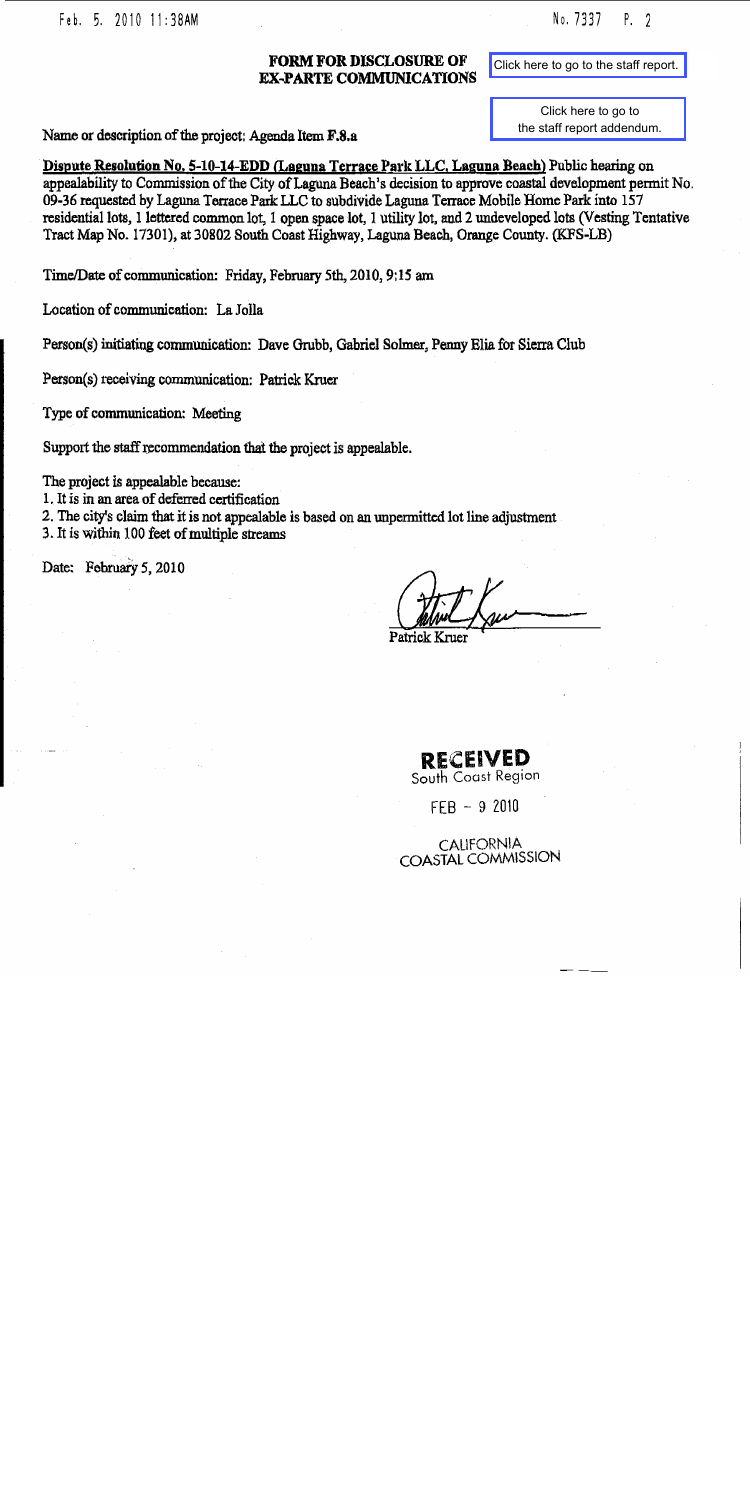# FEB/04/2010/THU 02:06 PM

### RECEIVED South Coast Region

#### **FORM FOR DISCLOSURE OF EX PARTE COMMUNICATION**

F.EB 4 2010

**CALIFORNIA** · COASTAL COMMISSION

Date and time of communication:<br>The messages sent to a Commissioner by mail or<br>masimile or received as a telephone or other<br>massage, date time of receipt should be indicated.)

**bcation of communication:** recommunications sent by mail or factimile, or<br>received as a telephone or dther message, indicate el means of transmission.)

erson(s) initiating communication:

Herson(s) receiving communication:

Name or description of project:

February 3, 2010, 11:00 a.m.

Commissioner Neely's Eureka Office

Maggy Herbelin, Local ORCA Representative

Commissioner Bonnie Neely

Laguna Terrace Park LLC, Laguna Beach (F8a) Dispute Resolution No. 5-10-14-EDD - ) Public hearing on appealability to Commission of the City of Laguna Beach's decision to approve coastal development permit No. 09-36 requested by Laguna Terrace Park LLC to subdivide Leguna Terrace Mobile Home Park into 157 residential lots. 1 lettered common lot, 1 open space lot, 1 utility lot, and 2. undeveloped lots (Vesting Tentative Tract Map No. 17301). at 30802 South Coast Highway, Laguna Beach, Orange County. (KFS-LB)

Detailed substantive description of content of communication: (it communication included written material, arrach a copy of the complete test of the written material.)

Ms. Herbelin stated that ORCA:

. Strongly supports staff's recommendation for appealability and allow the submitted appeal to be removed from abeyance following the issuance of a Notice of Final Action by the City of Laguna Beach that states *eu* action is appealable.

Adopt the findings to support the Coastal Commission's jurisdiction that are set forth in the staff report. The staff to resolve ALL of the ongoing enforcement actions that involve not only this mobile home park, but the adjacent acreage that makes up Hobo Aliso Ridge.

 $\bullet$  Wrge staff to work with the City of Laguna Beach on the certification of ALL biological resources and  $\mathbf{n}_i$ pped watercourses in South Laguna that currently go unprotected and end up in disputes such as this or in algointroom. This has been an outstanding certification issue since the Laguna Beach City Council put forth resplution in 1992 to accomplish said certification. Eighteen years is too long given the development and £. ablociated resource destruction that has been allowed by the City.

Bonnie Neely, Commissioner

Liste: February 3, 2010

Commission Fax: 415 904-5400

P. 008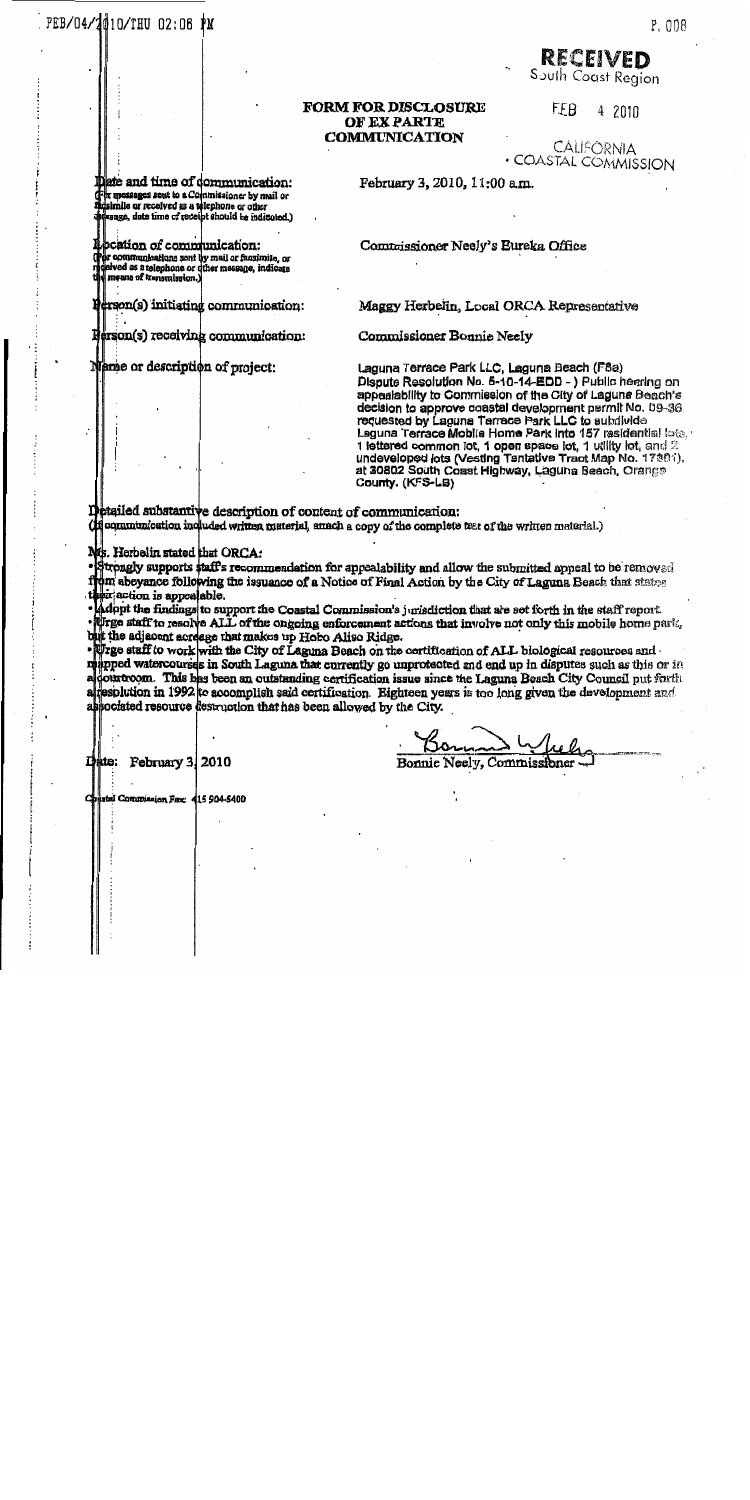### <span id="page-2-0"></span>**CALIFORNIA COASTAL COMMISSION**

South Coast Area Office 200 Oceangate, Suite 1000 Long Beach, CA 90802-4302<br>(562) 590-5071

i,

l

200 Oceangate, Suite 1000<br>Long Beach, CA 90802-4302<br>(562) 590-5071 **F8a Club Staff Report:** January 27, 2 Staff Report: January 27, 2010 Hearing Date: February 12, 2010 Commission Action:

# **STAFF REPORT: APPEALABILITY**

**DISPUTE RESOLUTION NUMBER:** 5-10-014-EDD

**LOCAL CDP NO.:** 09-36

**LOCAL JURISDICTION:** City of Laguna Beach

**APPLICANT FOR LOCAL PERMIT:** Laguna Terrace Park LLC

**PROJECT LOCATION**: 30802 Coast Highway City of Laguna Beach, Orange County

**DESCRIPTION:** Public hearing on appealability to Commission of the City of Laguna Beach's decision to approve coastal development permit #09-36 to subdivide the Laguna Terrace Mobile Home Park into 157 residential lots, 1 lettered common lot, 1 open space lot, 1 utility lot, and 2 undeveloped lots (Vesting Tentative Tract Map No. 17301).

#### **SUMMARY OF STAFF RECOMMENDATION:**

The City of Laguna Beach contends that its approval of a coastal development permit for the subject division of land in the Coastal Zone is not appealable to the Coastal Commission. This determination appears to be based on an erroneous understanding of the legally authorized configuration of parcels within an approximately 270 acre area that is involved in the City's action. However, Commission staff assert that based upon the *Post LCP Certification Permit and Appeal Jurisdiction, City of Laguna Beach* Map ("post-cert map") adopted by the Commission on September 16, 2003, the proposed development involves a division of land and the creation of parcels that are located within 100 feet of a stream, therefore, the City's action is appealable. Commission staff recommends that the Commission uphold the Executive Director's determination that the City's approval of a CDP for development in the subject area is appealable based on Section 30603(a)(2) of the Coastal Act.

The City appears to have made its appeals determination based on the configuration of lots/lot lines within the 270 acre area that resulted from two lot line adjustments that the City approved in 1995. However, those lot line adjustments were never authorized through any coastal development permit even though such authorization is required<sup>[1](#page-2-1)</sup>. If those actions had been fully authorized, the land division authorized in the City's latest action may have been isolated from an adjacent area of land where a stream/appeals area is present. However, since the 1995 lot line adjustments were not authorized under the Coastal Act, Commission staff is looking at the 270 acre area as one undivided parcel, and the City's action would divide a 46 acre area (within which the mobile home park is located) from the 270 acre area, and further divide that 46 acre area into 162 parcels, leaving a remainder parcel of approximately 224 acres. Because the appeals area extends into a parcel that would be reconfigured as a result of the proposed subdivision, the City's action on the coastal permit authorizing division of the 46 acre area from the 270 acre area is an action that is appealable to the Commission.



<span id="page-2-1"></span><sup>&</sup>lt;sup>1</sup> These unpermitted lot line adjustments are the subject of an ongoing enforcement investigation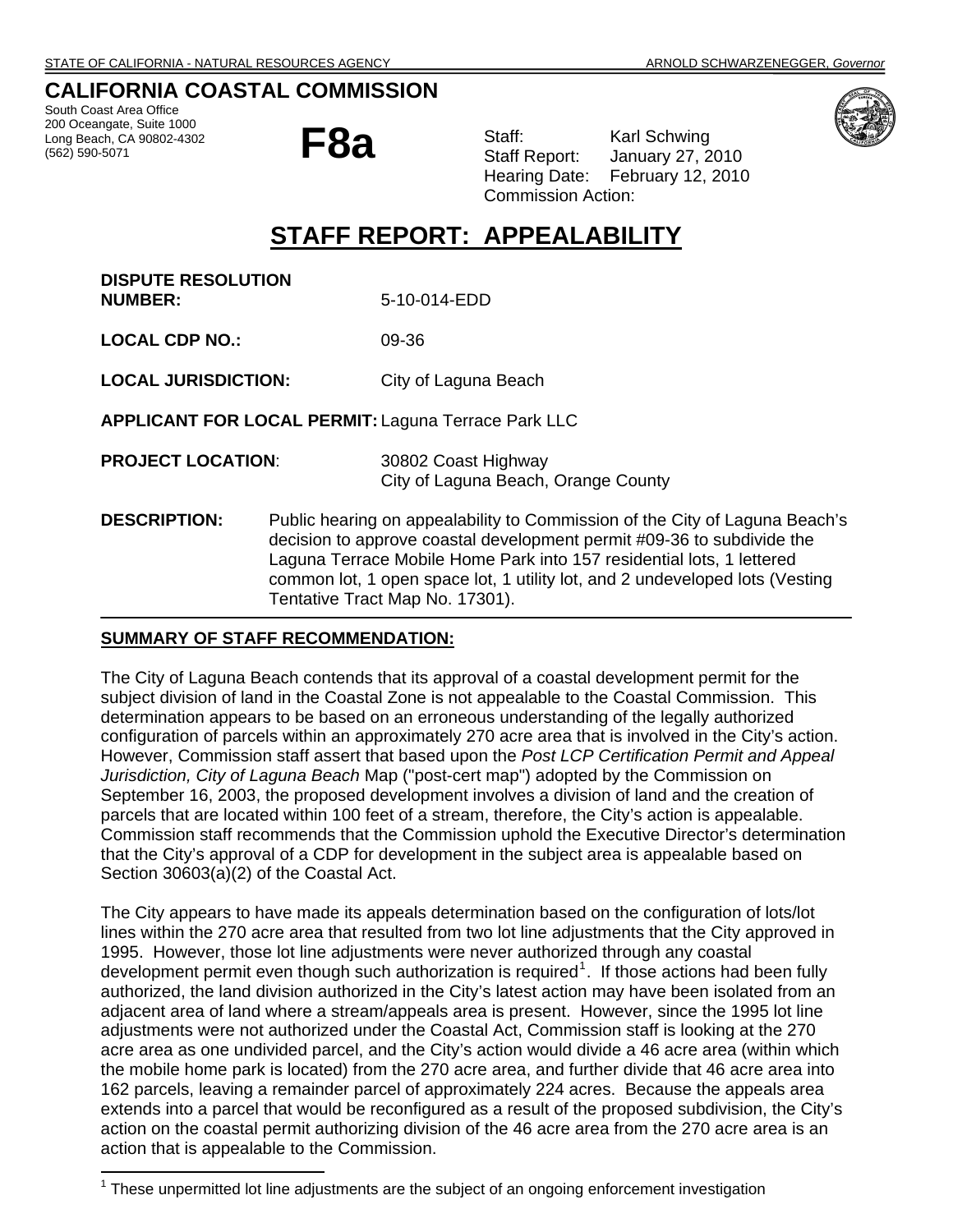# **I. STAFF RECOMMENDATION ON APPEALABILITY DETERMINATION:**

Staff recommends that the Commission adopt the following findings and resolution to determine that the City of Laguna Beach's approval of local Coastal Development Permit No. 09-36 is an action on a coastal development permit application that is appealable to the Commission and that a valid notice of final local action reflecting this status must be submitted before the local action can become effective. See, e.g., See Cal. Code Regs., tit. 14, § 13572.

**MOTION:** *I move that the Commission reject the Executive Director's determination that the City of Laguna Beach's approval of Coastal Development Permit No. 09-36 is appealable to the Coastal Commission pursuant to Public Resources Code Section 30603.* 

#### **Staff Recommendation that City of Laguna Beach Coastal Development Permit No. 09-36 is Appealable:**

 Staff recommends a **NO** vote on the motion. Failure of this motion will result in (1) the Commission upholding the Executive Director's determination that (a) the City's approval of CDP 09-36 is an action on a coastal development permit application that is appealable to the Commission and that (b) a valid notice of final local action reflecting that the local action is appealable to the Commission must be submitted and an appeal period be opened for any such appealable development, and (2) the Commission's adoption of the following resolutions and findings. A majority of the Commissioners present is required to approve the motion.

### **Resolution:**

 The Commission hereby (1) finds that (a) it does have appeal jurisdiction in this matter pursuant to California Public Resources Code Section 30603(a) because the City's approval of CDP 09-36 is an action on a coastal development permit application that is appealable to the Commission and that (b) a valid notice of final local action reflecting that status must be submitted to the Commission and an appeal period be opened for any such locally approved development and (2) adopts the findings to support its jurisdiction that are set forth in the staff report.

#### **Exhibits**

- 1. Vicinity Map
- [2. Map showing parcels, deferred cert area, appeals areas, among other details](http://documents.coastal.ca.gov/reports/2010/2/F8a-2-2010-a1.pdf)
- 3. Lot Line Adjustment 95-04
- 4. Lot Line Adjustment 95-01
- 5. E-mail from Commission staff to City staff dated December 22, 2009
- 6. E-mail from Ms. Penny Elia dated January 4, 2010
- 7. *North Pacifica LLC v. California Coastal Commission* (2004) First District Court of Appeal Case No. A101434 (unpublished opinion)
- 8. Vesting Tentative Tract No. 17301 (Laguna Terrace Park)
- 9. Notice of Violation Letter dated May 4, 2007
- 10. A portion of *Post LCP Certification Permit and Appeal Jurisdiction, City of Laguna Beach*  Map ("post-cert map") adopted by the Commission on September 16, 2003

Click on the link above to go to the exhibits.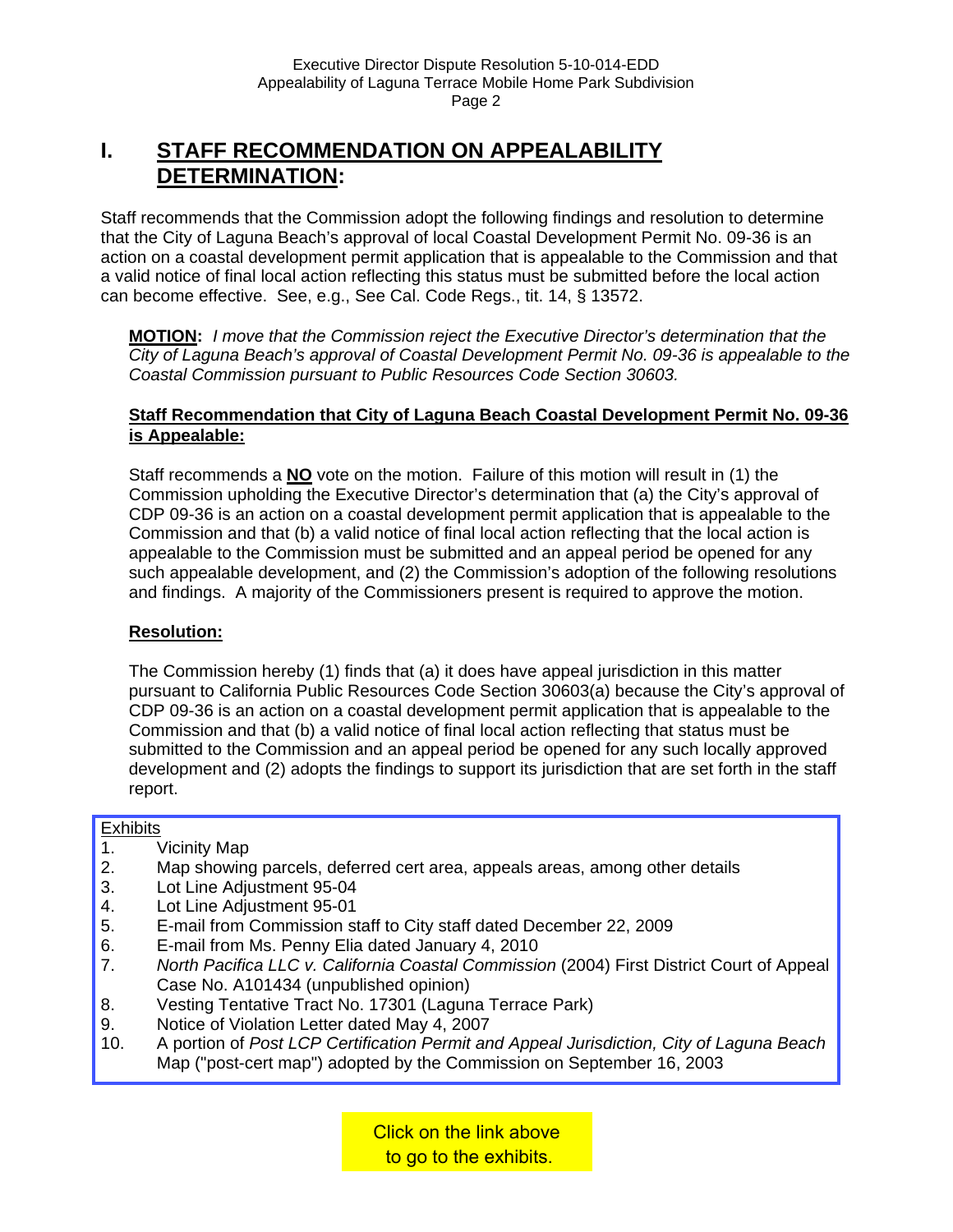# **II. FINDINGS AND DECLARATIONS:**

The Commission hereby finds and declares:

### **A. COASTAL COMMISSION AND CITY ACTIONS**

The subject site is an approximately 270 acre area partly developed with a mobile home park located at 30802 Coast Highway, in the City of Laguna Beach, Orange County (Exhibit #1). The developed part of the mobile home park occupies about 14 acres within and at the mouth of a steeply sided canyon. According to the applicant, the area of land occupied by the mobile home park is designated for mobile home use and surrounding lands are designated for various uses including residential, commercial and open space conservation. The majority of the developed part of the park is surrounded by undeveloped area. The site has varied topography, ranging from moderately steep slopes, and moderately sloped to flat areas at the bottom and mouth of the canyon where mobile homes and related structures currently exist. The surrounding undeveloped land is a mosaic of vegetation types including southern maritime chaparral, ceanothus chaparral, toyon-sumac chaparral and coastal sage scrub, which is identified in the City's LCP as high value habitat and has been determined by the Commission staff biologist to be environmentally sensitive habitat area (ESHA).

On January 5, 2010, the City Council of the City of Laguna Beach approved coastal development permit 09-36 that had the effect of dividing an approximately 46 acre area from the subject approximately 270 acre area, and further dividing that 46 acre area (which contains the mobile home park) into 157 residential lots, 1 lettered common lot, 1 open space lot, 1 utility lot, and 2 undeveloped lots (Exhibit 8). According to the City, the purpose of this land division is to 'convert an existing rental space mobile home park to a resident-owned mobile home park." The subject area is partly within the City of Laguna Beach's coastal permit jurisdiction, and partly within an area of deferred certification (ADC) where the Commission retains direct coastal permitting authority (Exhibit 2). While the City's action covered the entire area of the proposed land division, the Commission retains jurisdiction over the ADC and the City's coastal permit approval wouldn't cover that area. Therefore, the City's approval only covers part of the land division and the applicant will need to apply to the Commission for a coastal permit to cover the remainder of the land division that is located in the ADC. Furthermore, as described more fully below, the City's approval of the coastal permit in its area of jurisdiction is appealable to the Commission, however, the City has determined that its action is not appealable to the Commission. Thus, there is a dispute between the City and the Executive Director of the Commission regarding the appealability of the City's action. When, as here, a local government and the Executive Director disagree regarding the appealability of a coastal development permit, the Commission must hold a public hearing to resolve the dispute. Title 14, Cal. Code Regs. § 13569(d).

The legal status of division of the 270 acre area into various parcels is at the center of the debate about the appealability of the City's action. In 1995 there were two unpermitted, purported lot line adjustments recorded by the landowner(s) that substantially changed the configuration of lot lines within the subject 270 acre area, and resulted in the creation of new parcels of land having a greater potential for development than previously existed. Pursuant to Section 30600(a) of the Coastal Act<sup>[2](#page-4-0)</sup>, any person wishing to perform or undertake non-exempt development in the coastal zone must obtain a coastal development permit, in addition to any other permit required by law. "Development" is defined, in relevant part, by Section 30106 as:

#### *"Development" means… change in the density or intensity of the use of land, including, but not limited to, subdivision pursuant to the Subdivision Map Act*

<span id="page-4-0"></span>l  $^2$  The Coastal Act is codified in sections 30000 to 30900 of the California Public Resources Code ("PRC"). All further section references are to the PRC, and thus, to the Coastal Act, unless otherwise indicated.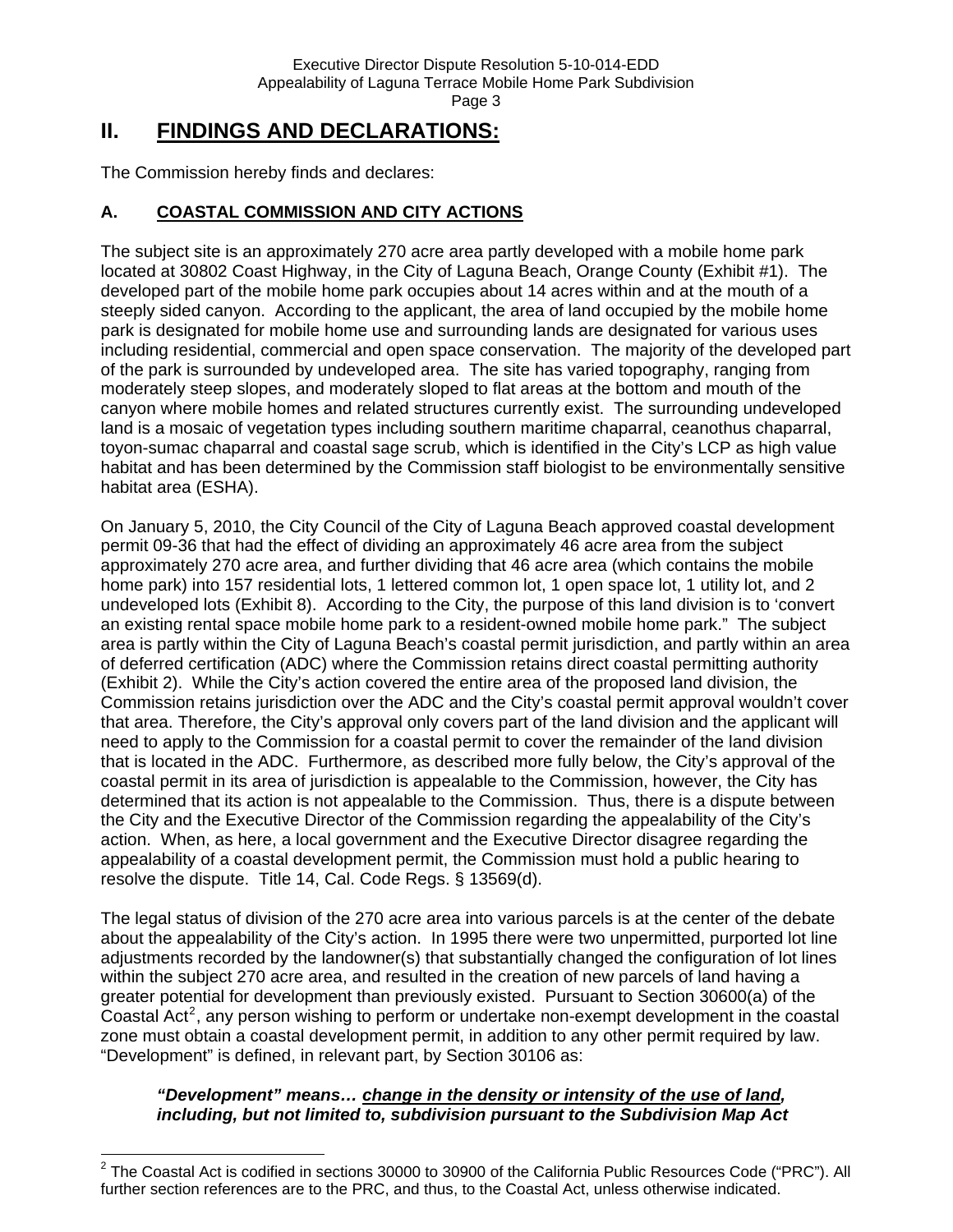#### *(commencing with Section 66410 of the Government Code), and any other division of land, including lot splits, except where the land division is brought about in connection with the purchase of such land by a public agency for public recreational use…* **[underlining added for emphasis]**

Divisions of land are, as noted above, specifically included in the definition of "development" under the Coastal Act. Section 25.07.006(D) of the City's certified Local Coastal Program ("LCP"), which defines "development" for the purposes of the LCP, mirrors the definition of development in the Coastal Act and includes such land divisions. Lot line adjustments are a division of land in that they divide land by changing the boundaries of parcels. La Fe, Inc. v. Los Angeles County (1999) 73 Cal. App.  $4<sup>th</sup>$  231, 86 Cal. Rptr. 2d 217. Furthermore, lot line adjustments can reconfigure parcels to facilitate development, thus changing the density of intensity of use of a parcel. Id. In this sense as well, LLAs are development pursuant to the Coastal Act. Therefore, LLAs No.s 95-01 and 95-04 constitute development under the Coastal Act and LCP and require a coastal development permit.

These lot line adjustments, which require a coastal development permit, were all done without the benefit of any coastal development permit. If these lot lines had all of the required Coastal Act authorization(s), the City's latest action may not have been appealable<sup>[3](#page-5-0)</sup> as the City had determined. However, since these lot lines have not received Coastal Act authorizations, the City's action is appealable because the City's action results in a division of land that changes the shape of, and intensity of use of, parcel(s) of land that is/are within 100 feet of a stream.

The lot line adjustments that complicate this appeals determination occurred in late 1995. In October 1995, a lot line adjustment, LL 95-04 (Exhibit 3), was recorded that purported to make a relatively small adjustment to the boundary of the subject 270 acre parcel at its northwesterly corner near Barracuda Way, wherein about  $\frac{1}{4}$  acre of the 270 acre parcel was taken out of the 270 acre area and added into an adjacent small lot developed with a residence. However, the drawings and descriptions of land boundaries that were part of that recorded lot line adjustment also added another lot line that did not previously exist which had the effect of dividing the 270 acre parcel (minus the ¼ acre) into two parcels that were about 153 acres and 117 acres (Exhibit 3, page 11). Subsequently, in November 1995, a second lot line adjustment was recorded, LL 95- 01<sup>[4](#page-5-1)</sup> (Exhibit 4), that consolidated several small parcels near Coast Highway, and moved lot lines around so that the 117 acre area grew to about 121 acres, which was subsequently divided into an approximately 46 acre area and a 75 acre area. Dividing these large parcels into smaller ones allows for greater development potential on the resultant lots than might otherwise be had with the single, larger lot. These lot line adjustments are divisions of land and increase the intensity of use of the property. They therefore qualify as development and require a coastal development permit. *See* Pub. Resources Code § 30106, *La Fe, Inc. v. Los Angeles County* (1999) 73 Cal.App.4th 231. Since these lot line adjustments were never approved by a coastal development permit, those lots are not recognized under the Coastal Act and cannot be used in the determination of the appealability of the City's action<sup>[5](#page-5-2)</sup>. Instead, the appealability of the City's action, and the effect of the development itself, must be viewed in the context of the lot configuration as it existed prior to those lot line adjustments. With the pre-existing lot configuration, the City's action is clearly appealable.

<span id="page-5-0"></span> 3 The Commission takes no position at this time on the status of appealability of the City's action if the 1995 lot line adjustments had been fully authorized because further complicating factors would need to be analyzed, such as the potential for a larger appeals area than is indicated on the City's post-certification map due to the presence of a stream that is not depicted on the map. 4

<span id="page-5-1"></span> $4$  This lot line adjustment makes reference to and perpetuates the existence of the lot line 'created' by lot line adjustment LL 95-04.

<span id="page-5-2"></span> $5$  Those lot line adjustments are the subject of an ongoing enforcement investigation by the Commission.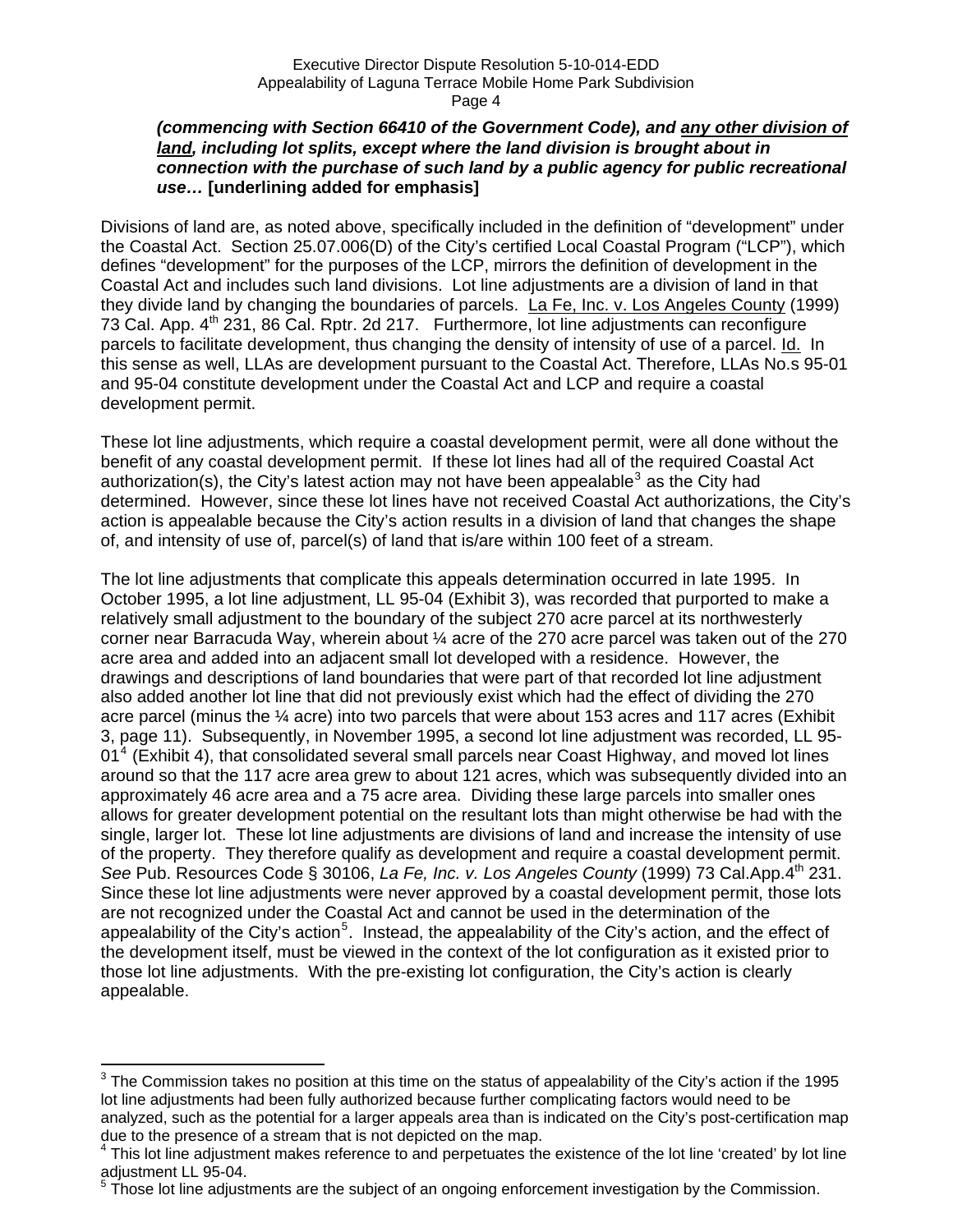#### Executive Director Dispute Resolution 5-10-014-EDD Appealability of Laguna Terrace Mobile Home Park Subdivision Page 5

If the lot configuration contained in the unpermitted lot line adjustments had been permitted, the appealability of the City's action may have been different. However, without those prior lot line adjustments being recognized, the 46-acre area occupied by the mobile home park is part of a larger parcel of land that is several hundred acres in size (i.e. about 270 acres). This pre-lot line adjustment parcel extends into an appeals area –based on the presence of a stream – identified on the *Post LCP Certification Permit and Appeal Jurisdiction, City of Laguna Beach* Map ("post-cert map") adopted by the Commission on September 16, 2003 (Exhibit 2 and 10). In effect, the land division partly authorized by the City in its latest action would divide the 46-acre subject area from the larger parcel (and further divide that 46-acre area into about 162 lots), leaving a remainder parcel of approximately 224 acres. Because the appeals area extends into a parcel that would be reconfigured as a result of the proposed subdivision, the City's action on the coastal permit authorizing division of the 46 acre area from the 270 acre area is an action that is appealable to the Commission.

Prior to the January 5, 2010, City Council hearing where the City approved CDP 09-36, the City of Laguna Beach issued a public hearing notice dated December 14, 2009, announcing the upcoming hearing. On that notice, the City indicated that its action on the coastal permit for the portion of the development within its jurisdiction would not be appealable to the Commission. On December 22, 2009, Commission staff sent an email (Exhibit 5) to the City advising that the City determination about appealability was incorrect, that its action would be appealable, and that the City should reissue the public hearing notice stating that the action would be appealable. An interested member of the public also contacted the City and questioned the City's appealability determination (Exhibit 6), yet the City didn't respond to the opinion from Commission staff that their action would be appealable. The City did not make this change and during the local hearing before the City Council, City staff continued to assert that the City's action would not be appealable to the Commission. As of the date of this report, Commission staff has not received any Notice of Final Action (NOFA) from the local government, however, in subsequent conversations with City staff they have orally indicated to the Commission that the City would not identify the project as appealable. Therefore, this dispute resolution hearing is necessary. The City's approval of the coastal development permit for the project cannot become final until after the City issues a NOFA that correctly identifies the appealability of the City's action. Title 14, Cal. Code Regs. § 13572; *see also North Pacifica LLC v. California Coastal Commission* (2004) First District Court of Appeal Case No. A101434 (unpublished opinion) (Exhibit 7).

In fact, the City was on notice quite some time ago that they shouldn't be basing any decisions of the configuration of lots found in LLAs Nos. 95-01 and 95-04. On May 4, 2007, Commission staff sent Laguna Terrace Park LLC c/o Stephen Esslinger and the Athens Group a Notice of Violation (Exhibit 9) letter notifying them that a purported adjustment of lot lines occurred on properties currently owned by Driftwood Properties LLC and Laguna Terrace LLC without the benefit of the required coastal development permits. This letter was also sent to John Montgomery, City of Laguna Beach Community Development Director. In addition to describing the unpermitted development and discussing ways in which the violations could be resolved, the letter stated, "…since LLAs Nos. 95-01 and 95-04 did not receive the approval of the required coastal development permit, neither LLA is valid. Thus, future development proposed on the parcels affected by the LLAs must be analyzed based on the pre-violation lot line configuration." Clearly, approximately 2 ½ years before the City's action that is the subject of this Dispute Resolution, the Laguna Terrace Park LLC and the City of Laguna Beach were explicitly put on notice that future development (which includes *change in the density or intensity of the use of land*) on the property must be analyzed based on the pre 1995 unpermitted lot line configurations. Unfortunately, the City chose not to follow this guidance.

Prior to the City's preliminary action, by the Planning Commission, to recommend that the City Council approve the land division, Commission staff contacted City staff about the unresolved lot line adjustment (among other concerns about the proposed land division) and advised the City that it should not take action on this proposed land division until the unpermitted lot line adjustments